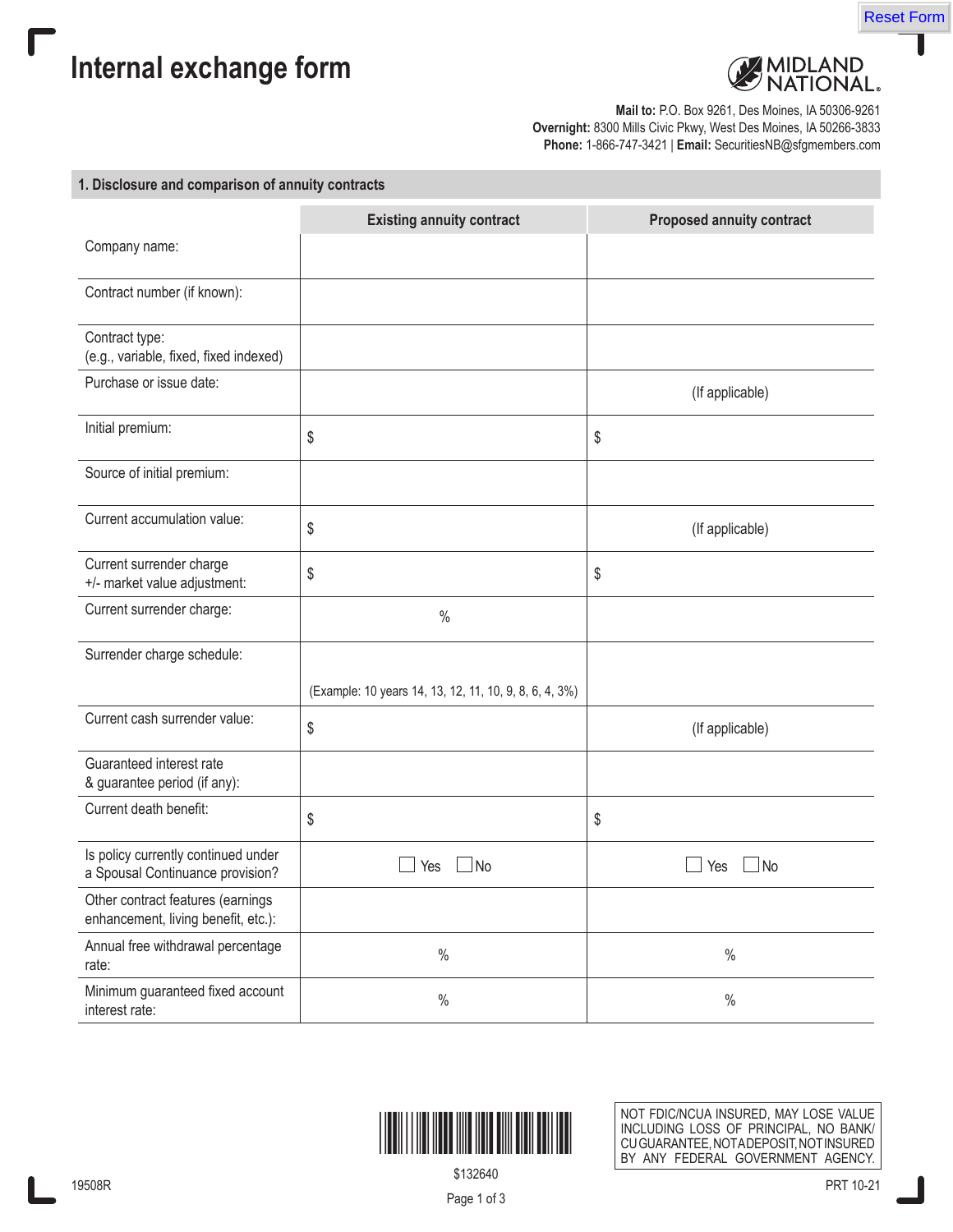**1. Disclosure and comparison of annuity contracts (***continued)*

|                                                                              | <b>Existing annuity contract</b> | <b>Proposed annuity contract</b> |
|------------------------------------------------------------------------------|----------------------------------|----------------------------------|
| Market value adjustment:                                                     | Yes<br>⊥No                       | $\Box$ No<br>Yes                 |
| Initial contract bonus percentage amount:                                    |                                  | N/A                              |
| Potential loss of bonus if exchanged:                                        | Yes<br>⊥No                       | N/A                              |
| If yes, list limitations, requirements, and/or<br>exclusions of the benefit: |                                  | N/A                              |
| Total annual charges (asset fees,<br>administrative fees, etc.):             |                                  |                                  |

| Owner's signature                       | Date signed (mm/dd/yyyy) |
|-----------------------------------------|--------------------------|
|                                         |                          |
| Joint Owner's signature (if applicable) | Date signed (mm/dd/yyyy) |
|                                         |                          |

## **2. Signatures**

Note: No questions or response areas are to be left blank when offered to the applicant for signature. The agent/representative or insurer must indicate if any information requested is unavailable, not applicable or unknown.

## **Owner: Review the information recorded on this form carefully. Do not sign this form if:**

- 1. Any item has been left blank; or
- 2. Any of the information recorded is not true and correct to the best of your knowledge.

| Owner's signature                           | Date signed (mm/dd/yyyy) |
|---------------------------------------------|--------------------------|
| Joint Owner's signature (if applicable)     | Date signed (mm/dd/yyyy) |
| Agent/Registered Representative's signature | Date signed (mm/dd/yyyy) |



\$132641

Page 2 of 3